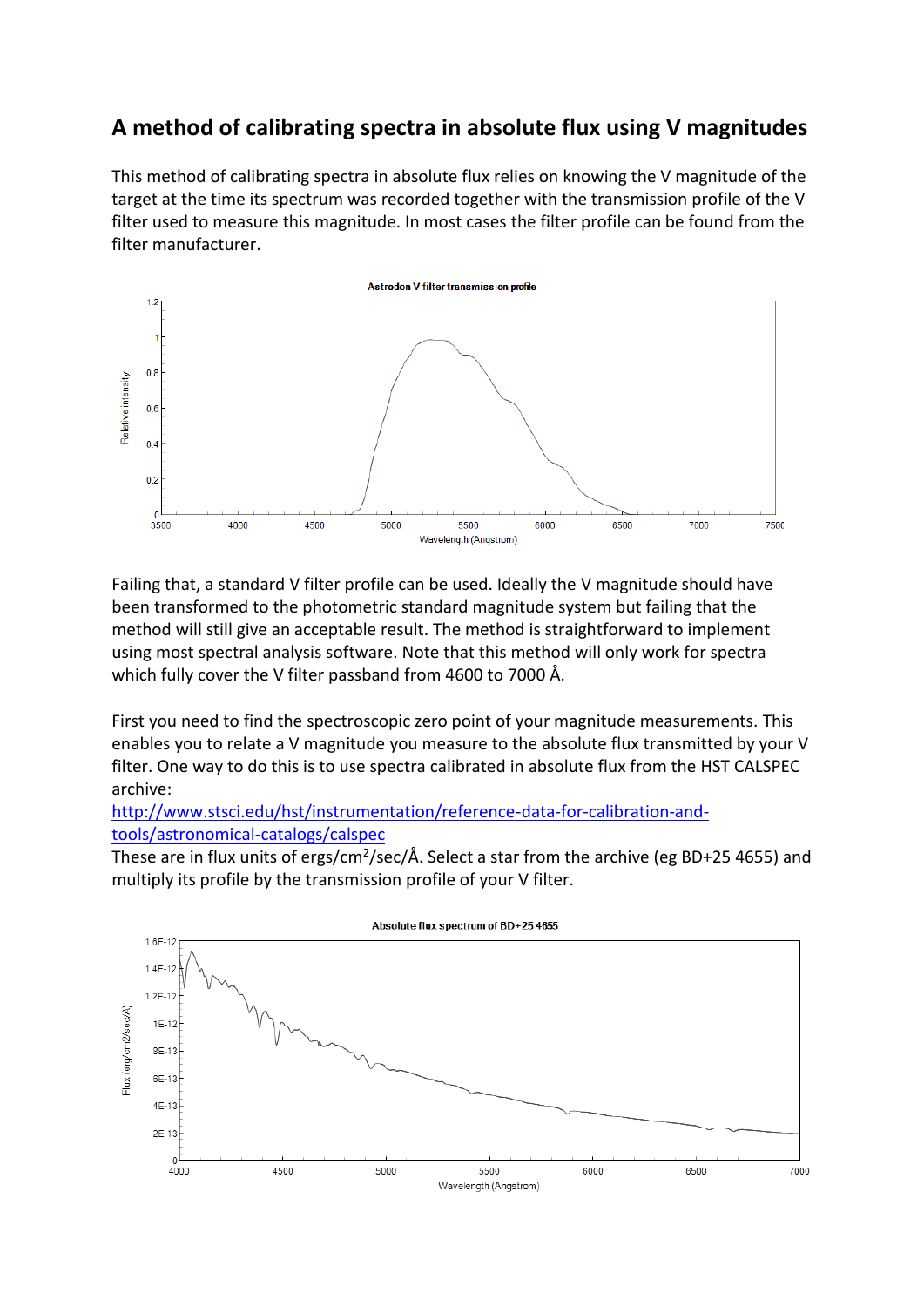

Measure the integrated flux in the transmitted profile to get the total flux, F, transmitted by the filter for this star. In this example F =  $4.767 \times 10^{-10}$  erg/cm<sup>2</sup>/sec. The CALSPEC archive says that the magnitude of this star is  $V = 9.69$ . The zero point, ZP, for this star is given by the formula

$$
ZP = -V - 2.5 * log10(F)
$$

Repeat this for about a dozen stars from the CALSPEC archive and calculate the mean value of the zero point. In my case this was ZP = 13.629 magnitudes with a standard deviation of 0.014. This value is used for all subsequent flux calibrations.

Knowing the V magnitude,  $V_T$ , of your target measured at the same time as the spectrum, you can calculate the absolute flux, A, of your target which will be transmitted by the V filter using the formula

$$
A = 10^{\circ}[-0.4^*(V_T + ZP)]
$$

You are now ready to convert your spectrum into absolute flux units. The starting point is a spectrum of your target in relative flux units corrected for atmospheric extinction and instrument response in the normal way. We will use a spectrum of AG Peg as an example. Multiply this spectrum by the transmission profile of the V filter as described above.